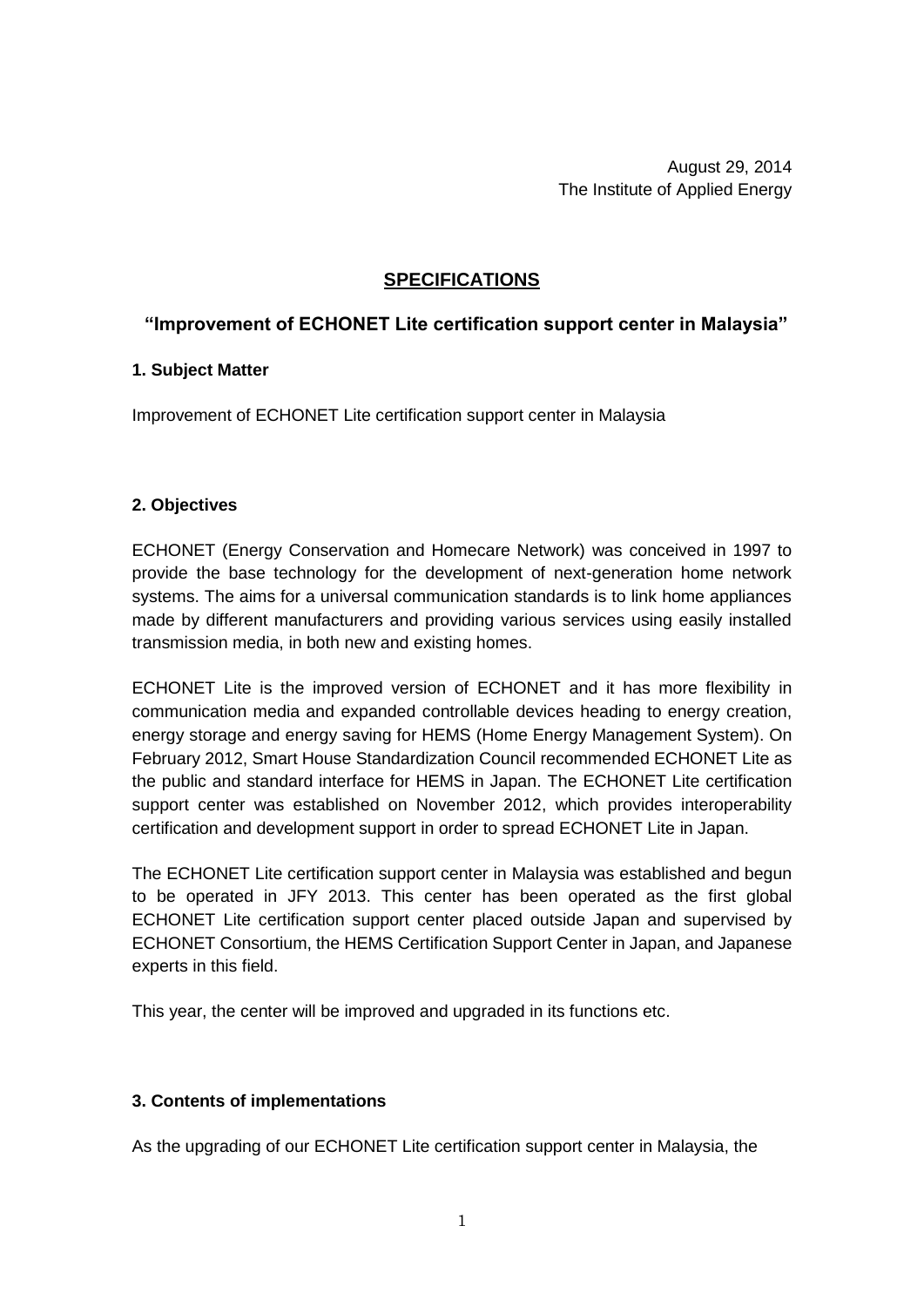Contractor must install the additional equipment for connection test and improve its hardware environments and make a showcase that original application controls ECHONET Lite device, e.g. air conditioners and lightings, on IP network environment.

The Contactor must receive the IAE's acceptance of the Contractor's improvement plan before implementation of the upgrading

# **4. Meeting to report about project**

IAE will hold a meeting to report about this implementation. The contractor should dispatch a researcher to the meeting, and should report information and findings of research which will be available up to the meeting. The meeting will be held in Tokyo. The details will be adjusted based on the progress of implementation.

### **5. Contract Period**

From: The date of contract signing To: February 27, 2015

### **6. Interpretation of specifications and treatment of matters not stipulated herein**

Any matter not stipulated herein shall be discussed with the Director of Research and Development Division IAE and his directions followed.

# **7. Submission of Outcomes**

- (1) Interim Report
	- 1) Items of Delivery One set of electric files of the report
	- 2) Delivery Deadline The details will be adjusted based on the progress of project.
- (2) Final Report